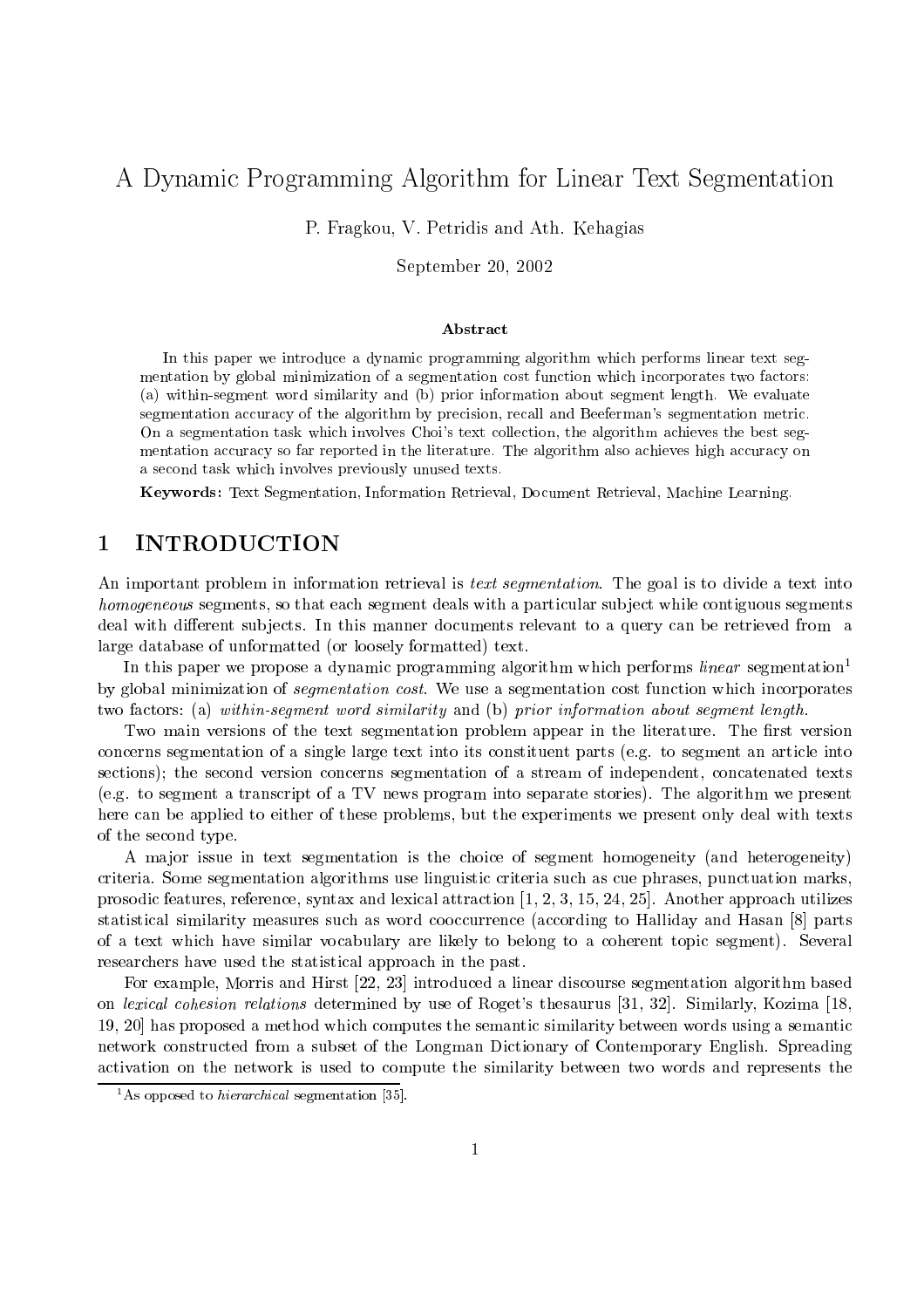strength of lexical cohesion; it also provides information about similarity and coherence which can be used for linear text segmentation: local minima of the similarity scores correspond to the positions of topic boundaries in the text.

Consider a sliding window of text and plot the number of first-used words in the window as a function of the window position within the text. In this plot segment boundaries correspond to deep valleys followed by sharp upturns (this is in accordance to the previously mentioned hypothesis that shifts in topic are likely to be accompanied by changes in word usage). This approach to text segmentation was introduced by Youmans [38, 39] and has also been used by Hearst [9, 10, 11, 12, 13] and by Kan [16, 17] (who combined word-usage with visual layout information).

The works of the previous paragraph utilize the similarity between *adjacent* parts of the text. A more general approach involves the similarity between all parts of a text. This similarity can be represented graphically by a dotplot (see Section 2.1). Dotplots in conjunction with divisive clustering have been used by Reynar [28, 29, 30] and by Choi [5, 6] to perform linear text segmentation. *Divisive* / agglomerative clustering has also been used by Yaari [35, 36] to perform hierarchical segmentation.

Clustering can be seen as a form of approximate and local optimization; a more sophisticated approach to segmentation can be obtained by use of dynamic programming to perform exact and global optimization. This has been used by Ponte and Croft [26, 34], Heinonen [14], Utiyama and Isahara [33] and others.

Finally, probabilistically motivated approaches to text segmentation include the use of hidden *Markov models* [4, 21, 37] and Beeferman's work  $[1, 2]$  which utilizes word usage statistics, cue words and several other features to construct a probability distribution on segment boundaries.

# 2 THE SEGMENTATION ALGORITHM

# 2.1 Representation

Suppose that a text contains  $T$  sentences and has a vocabulary of  $L$  distinct words. Now consider a <sup>T</sup> - <sup>L</sup> matrix <sup>F</sup> dened as follows: for <sup>t</sup> = 1; 2; :::; T and <sup>l</sup> = 1; 2; :::; L we set

$$
F_{t,l} = \begin{cases} 1 & \text{iff the } l\text{-th word appears in the } t\text{-th sentence;} \\ 0 & \text{else.} \end{cases}
$$

 $N$  $s, t = 1, 2, ..., T$  we set

$$
D_{s,t} = \begin{cases} 1 & \text{if } \sum_{l=1}^{L} F_{s,l} F_{t,l} > 0; \\ 0 & \text{if } \sum_{l=1}^{L} F_{s,l} F_{t,l} = 0. \end{cases}
$$

Hence  $D_{s,t} = 1$  if the s-th and t-th sentence have at least one word in common. In Figure 1 we give a dotplot of a D matrix (this particular matrix corresponds to a 91-sentence text which belongs to the collection of Section 3.2). Ones are plotted as black squares and zeros as white squares.

# Figure 1

Assuming that segment boundaries occur at the ends of sentences, a segmentation of the text is a partition of the set  $\{1, 2, ..., T\}$  into K subsets (i.e. segments) of the form  $\{1, 2, ..., t_1\}$ ,  $\{t_1 + 1, t_1 +$  $2, ..., t_2$ ,  $...,$   $\{t_{K-1} + 1, t_{K-1} + 2, ..., T\}$ . A shorter representation of the segmentation can be given in terms of a vector  $\mathbf{t} = (t_0, t_1, ..., t_K)$ , where  $t_0, t_1, ..., t_K$  are the segment boundaries and must satisfy:

$$
0 = t_0 < t_1 < \ldots < t_{K-1} < t_K = T.
$$

Note that  $K$ , the length of the vector, is variable; hence  $t$  can describe any number of segments (however we must have  $K \leq T$ , the number of sentences).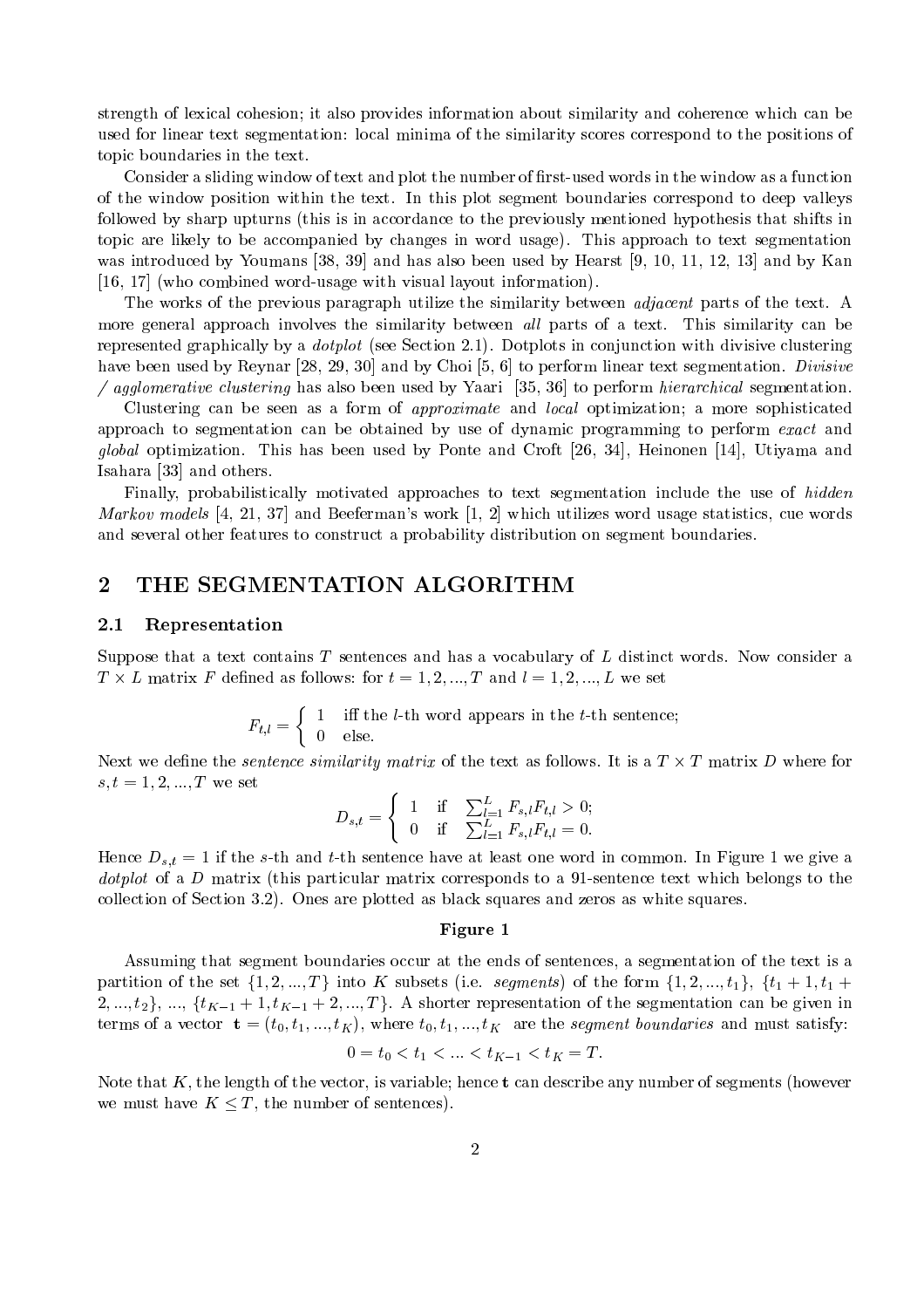#### $2.2$ The Cost Function

Every part of the original text corresponds to a submatrix of D. It can be expected that submatrices which correspond to actual segments will contain many 1's, since the respective segments will have many sentences with words in common (indeed, in Figure 1 we see several "high-density" regions which we expect to correspond to actual segments). Hence a "good" segmentation should maximize the *density* of 1's in the submatrices of  $D$  which correspond to segments. On the other hand, in many situations we have additional information regarding the length of the segments. For example, we may know that the *average segment length* is  $\mu$ . This information should be used to improve the segmentation accuracy.

The above considerations can be formalized by defining the *seqmentation cost function*  $J(\mathbf{t}; \mu, \sigma, r, \gamma)$ (here **t** is the independent variable and  $\mu$ ,  $\sigma$ ,  $r$ ,  $\gamma$  are parameters) as follows

$$
J(\mathbf{t}; \mu, \sigma, r, \gamma) = \sum_{k=1}^{K} \left( \gamma \cdot \frac{(t_k - t_{k-1} - \mu)^2}{2 \cdot \sigma^2} - (1 - \gamma) \cdot \frac{\sum_{t=t_{k-1}+1}^{t_k} \sum_{t=t_{k-1}+1}^{t_k} D_{s,t}}{(t_k - t_{k-1})^r} \right). \tag{1}
$$

Hence the total segmentation cost is the sum of the costs of the  $K$  segments; the cost of each segment is the sum of two terms (with their relative importance weighted by the parameter  $\gamma$ ). The interpretation of the two terms is as follows.

- 1. The term  $\frac{(t_k-t_{k-1}-\mu)^2}{2\cdot\sigma^2}$  corresponds to length information; in particular it measures deviation from the average segment length. Indeed, and can be interpreted as the mean and standard deviation of segment length which can be estimated from *training data*. Small values of this term indicate agreement with the expected segment length2 .
- 2. The term  $\sum_{t=t_{k-1}+1}^{k} \sum_{t=t_{k-1}+1}^{k} D_{s,t}$  $(t_k-t_{k-1})$ r corresponds to (word) similarity between sentences. Note that the sentences.  $\sum_{t=t_{k-1}+1}^{t_k}\sum_{t=t_{k-1}+1}^{t_k}D_{s,t}$  is the total number of ones in the D submatrix corresponding to the k-th segment; also, when then the parameter r is equal to 2 then  $(t_k-t_{k-1})$  is the area of submatrix. Hence, when results are a 2; the term of the term of the term of the term of the term of the term of t  $\sum_{t=t_{k-1}+1}^{k} \sum_{t=t_{k-1}+1}^{k} D_{s,t}$  $(t_k-t_{k-1})$  corresponds to  $\mathbf{r}$  corresponds to  $\mathbf{r}$ When references a system a system a system of the exact value of  $\mathbf{r}$  respective of  $\mathbf{r}$ of  $\frac{\sum_{t=t_{k-1}+1}^{c_k} \sum_{t=t_{k-1}+1}^{c_k} D_{s,t}}{\sum_{t=t_{k-1}+1}^{r} D_{s,t}}$  ind  $(t_k-t_{k-1})$  is the strong intra-segment signals intra-segment similarity (as measured by the number of  $t$ of words which are common between sentences belonging to the sentence belonging to the sentence  $\mathbf{r}$

A "good" segmentation vector  $t$  gives segments with high density and small deviation from average segment length and hence the corresponding  $J(\mathbf{t};\mu, o, r, \gamma)$  takes a small value . The *optimal* segmentation  $\hat{\mathbf{t}}$  gives the global minimum of  $J(\mathbf{t}; \mu, \sigma, r, \gamma)$ . Note that the optimal  $\hat{\mathbf{t}}$  specifies both the optimal number of segments K and the optimal positions of the segment boundaries  $t_0, t_1, ..., t_K$ .

# 2.3 Dynamic Programming

Hence the task is to obtain the segmentation vector **t** which minimizes  $J(t; \mu, \sigma, r, \gamma)$ . Following the approach of [14] we use a dynamic programming algorithm which finds the globally optimal  $\hat{\mathbf{t}}$ . The input to the algorithm is the similarity matrix D and the parameters  $\mu$ ,  $\sigma$ ,  $r$ ,  $\gamma$ ; the output is  $\hat{\mathbf{t}}$ , computed in time  $O(T^-)$  (where  $T$  is the number of sentences).

 ${}^{2}$ Experiments not reported in this paper indicate that segmentation is more accurate when segment length is measured in terms of sentences than in terms of words. The reason for this is probably that the number of words appearing in a segment has larger variation than the number of sentences.

<sup>&</sup>lt;sup>3</sup>Small in the *algebraic* sense; note that  $J(t; \mu, \sigma, r, \gamma)$  can take both positive and negative values.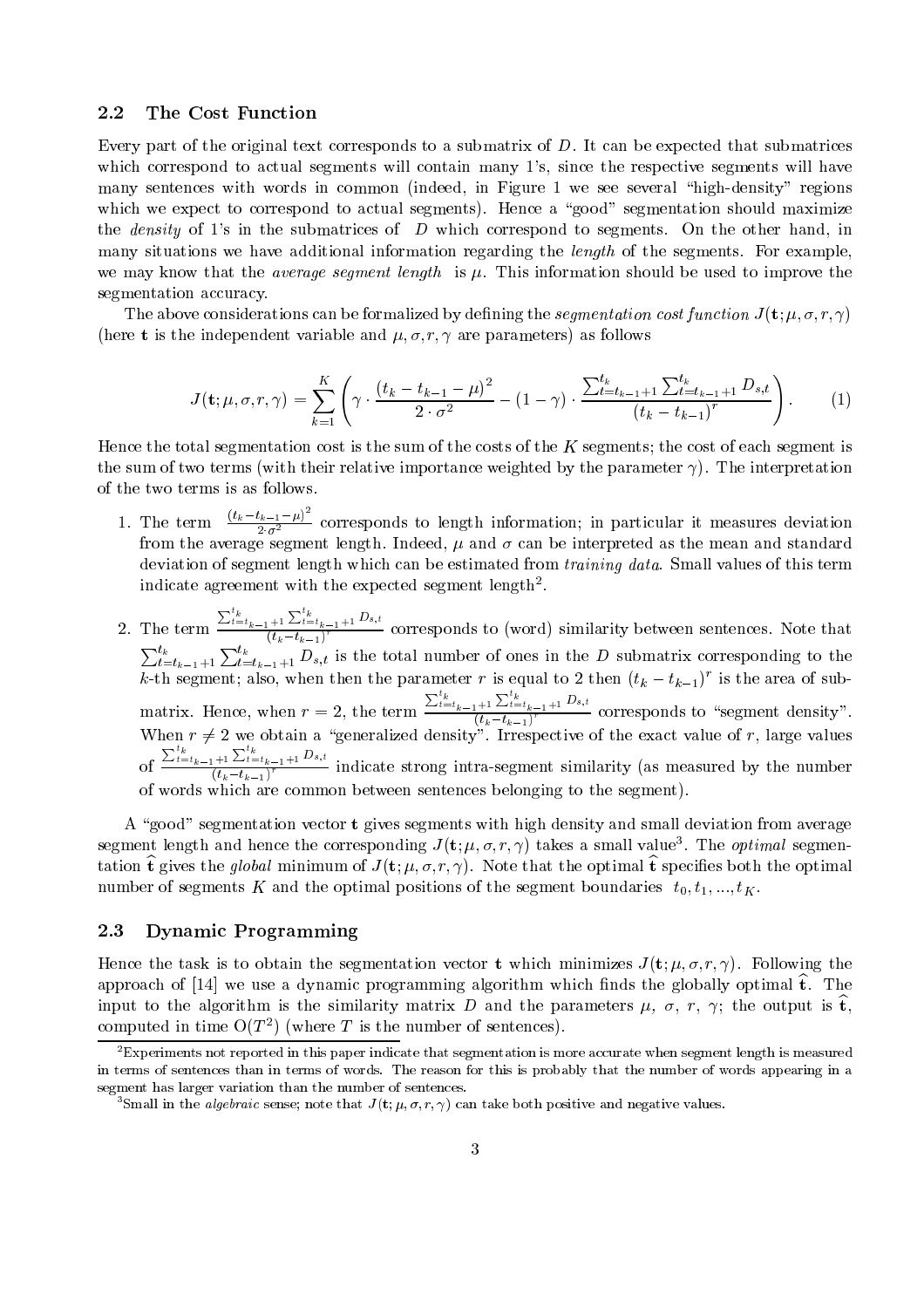# Dynamic Programming for Text Segmentation

 $\mathbf{r}$  is the T  $\mathbf{r}$   $\mathbf{r}$  is a similarity matrix  $\mathbf{r}$ , and parameters  $\mu_i$  of  $\mathbf{r}$ ,  $\mathbf{r}$ Initilization For  $t = 1, 2, ...T$  $Sum = 0$ For  $s = 1, 2, ..., t - 1$  $Sum = Sum + D_{s,t}$  $S_{s,t} = \frac{1}{(t-s)^r}$ End Minimization  $C_0 = 0, Z_0 = 0$ For  $t = 1, 2, T$  $\sim$   $\iota$   $\sim$  1  $\sim$  1  $\sim$  1  $\sim$  1  $\sim$  1  $\sim$  1  $\sim$  1  $\sim$  1  $\sim$  1  $\sim$  1  $\sim$  1  $\sim$  1  $\sim$  1  $\sim$  1  $\sim$  1  $\sim$  1  $\sim$  1  $\sim$  1  $\sim$  1  $\sim$  1  $\sim$  1  $\sim$  1  $\sim$  1  $\sim$  1  $\sim$  1  $\sim$  1  $\sim$  1  $\sim$  1  $\sim$  1  $\sim$  1 If  $C_t \leq \frac{(t-s-\mu)^2}{2\sigma^2}$ Break out of this loop is loop to the control of the control of the control of the control of the control of th If  $C_s + S_{s,t} + \frac{(t - s - \mu)^2}{2\sigma^2} \leq C_t$  $C_t = C_s + S_{s,t} + \frac{(t-s-\mu)^2}{2\sigma^2}$  $Z_t = s$ EndIf End End BackTracking  $K=0$  $\sim$  T  $\sim$  T  $\sim$  T  $\sim$  T  $\sim$  T  $\sim$  T  $\sim$  T  $\sim$  T  $\sim$  T  $\sim$  T  $\sim$  T  $\sim$  T  $\sim$  T  $\sim$  T  $\sim$  T  $\sim$  T  $\sim$  T  $\sim$  T  $\sim$  T  $\sim$  T  $\sim$  T  $\sim$  T  $\sim$  T  $\sim$  T  $\sim$  T  $\sim$  T  $\sim$  T  $\sim$  T  $\sim$  T  $\sim$  T  $\sim$  T  $\sim$  $\cdots$   $\cdots$   $\cdots$   $\cdots$   $\cdots$  $k = k + 1$  $s_k = Z_{s_{k-1}}$ End  $K = K + 1$  $Z_k = 0$  $\widehat{t}_0 = 0$ For  $k = 1, 2, ..., K$  $\widehat{t}_k = s_{K-k}$ **Output:** The optimal segmentation vector  $\mathbf{v} = (v_0, v_1, ..., v_K)$ .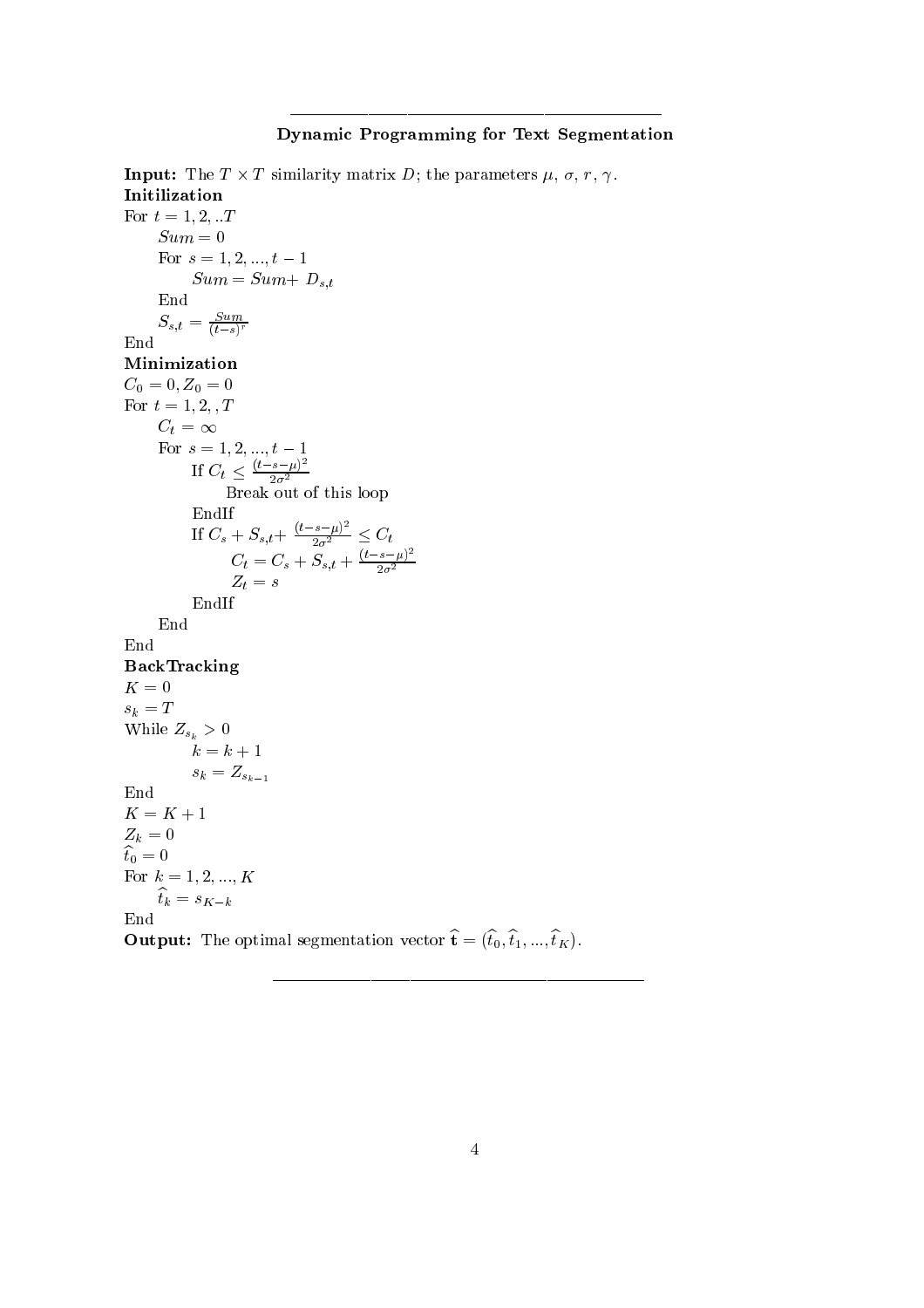### 3 **EXPERIMENTS**

#### $3.1$ 3.1 Measures of Segmentation Accuracy

In the following experiments, we evaluate the performance of our algorithm by three indices: precision, recall and Beeferman's  $P_k$  metric.

Precision and recall measure segmentation *accuracy*; they are defined as follows:

$$
precision = \frac{no. of estimated segment boundaries which are actual segment boundaries}{no. of estimated segment boundaries};
$$

$$
recall = \frac{no. of estimated segment boundaries which are actual segment boundaries}{no. of true segment boundaries}.
$$

Precision and recall take values in the range 0% to 100%. High values of both precision and recall indicate high segmentation accuracy. However, a shortcoming of these two indices is that high precision can be obtained at the expense of low recall and conversely. A further shortcoming is that every inaccurately estimated segment boundary is penalized equally whether it is near or far from a true segment boundary.

To overcome the shortcomings of precision and recall, Beeferman et al. have recently [2, 3] introduced  $P_k$ , a measure of segmentation *inaccuracy*. Intuitively,  $P_k$  measures the proportion of sentences which are wrongly predicted to belong to the same segment (while actually they belong in different segments) or sentences which are wrongly predicted to belong to different segments (while actually they belong to the same segment).  $P_k$  is formally defined as follows. Given a document of T sentences, first define for every  $s, t = 1, 2, ..., T$  the quantities  $\delta_0(s, t)$  and  $\delta_1(s, t)$  as follows

 $\delta_0(s,t) = \begin{cases} 1 & \text{iff sentences } s \text{ and } t \text{ belong to the same segment in the true segmentation;} \\ 0 & \text{if } s \text{ is the same element.} \end{cases}$  $\delta_1(s,t) = \begin{cases} 1 & \text{iff sentences } s \text{ and } t \text{ belong to the same segment in the hypothetical segmentation;} \\ 0 & \text{if } s \text{ is the same element.} \end{cases}$ 

Next introduce a function  $d(s, t)$   $(s, t = 1, 2, ..., T)$  which is a *distance probability distribution* over the set of possible distances between sentences randomly chosen from the document. Finally, define

$$
P_k = \sum_{1 \le s \le t \le T} d(s, t) \mathbf{1} \left( \delta_0(s, t) = \delta_1(s, t) \right)
$$

where  $1(a = b)$  is the *indicator function* (equal to 1 when  $a = b$  and to 0 otherwise). It can be shown that for appropriate choices of d,  $P_k$  takes values in the range 0% to 100% and is a measure of how well the true and hypothetical segmentations agree (with a low value of  $P_k$  indicating high accuracy). Appropriate choices of d and methods for the computation of  $P_k$  are given in [2, 3], where it is also shown that  $P_k$  penalizes near-boundary errors less than far-boundary errors, hence evaluating segmentation accuracy more accurately than precision and recall.

# 3.2 Experiment Group no.1

In this group of experiments we use Choi's publicly available text collection [5, 6]. This collection consists of 700 texts, each text being a concatenation of ten text segments. Each segment consists of "the first n sentences of a randomly selected document from the *Brown Corpus* [7]. (News articles ca $^{\circ}$  , pos and the informative text cj  $^{\circ}$  . pos)  $^{\circ}$  . The 700 texts can be divided into four datasets Set0, Set1, Set2, Set3, according to the range of n as listed in Table 1.

<sup>4</sup> It follows that segment boundaries will always appear at the end of sentences.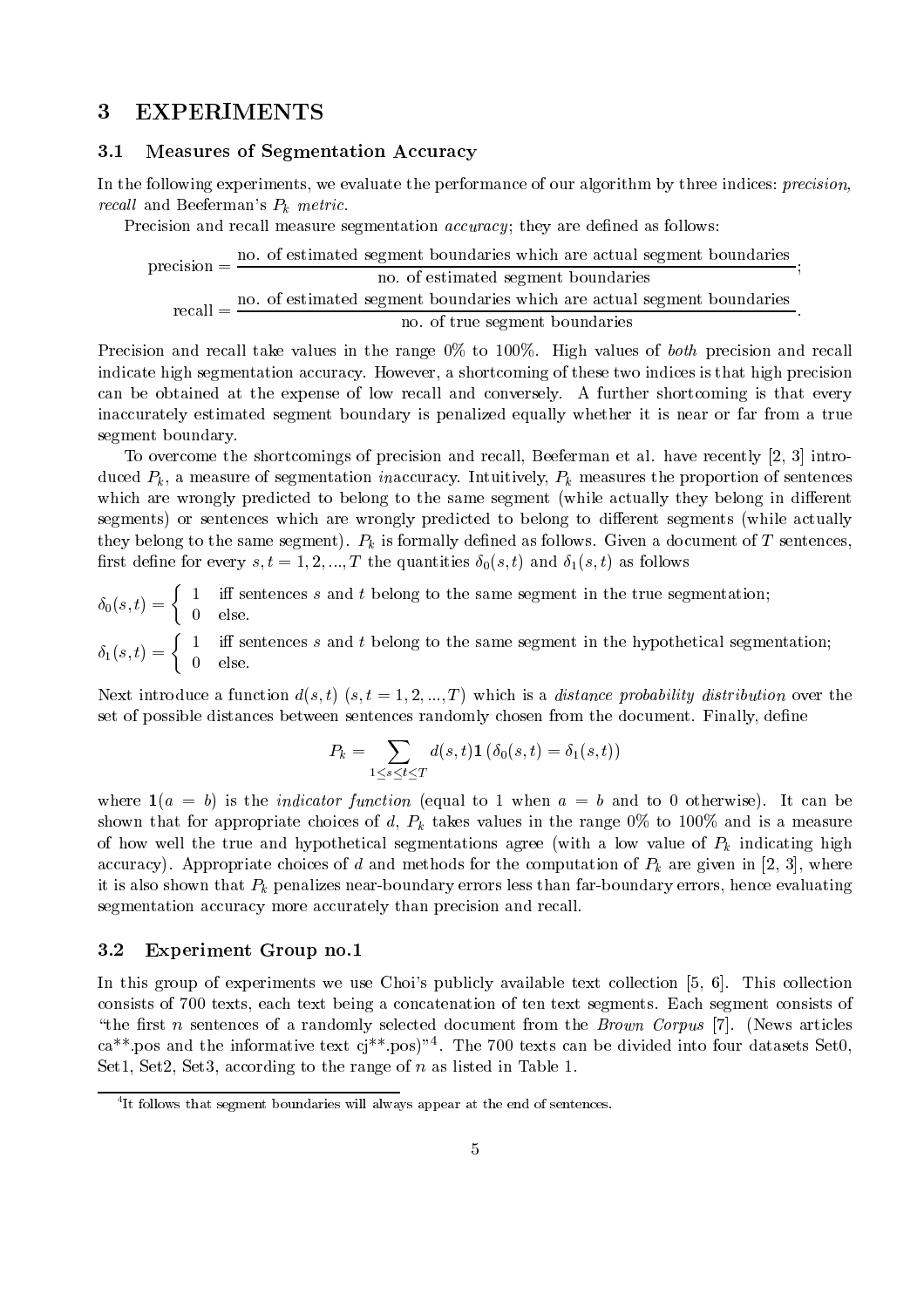|                                                                                               |     |     | Set0   Set1   Set2   Set3 |         |
|-----------------------------------------------------------------------------------------------|-----|-----|---------------------------|---------|
| <sup>t</sup> Range of <i>n</i> (number of sentences in a document)   <b>3-11</b>   <b>3-5</b> |     |     | $6-8$                     | $ 9-11$ |
| no. of texts                                                                                  | 400 | 100 | 100                       | 100     |

# Table 1

The texts were preprocessed by removing punctuation marks and stop-words (determined by a *stoplist*) and stemming the remaining words by Porter's algorithm [27].

We next present two suites of experiments. The difference of the two suites lies in the selection of parameter values. Recall that the segmentation algorithm uses four parameters:  $\mu, \sigma, \gamma$  and r. As already mentioned,  $\mu$  and  $\sigma$  can be interpreted as the average and standard deviation of segment length; it is not immediately obvious how to choose values for  $\gamma$  and r.

In the first suite of experiments the goal is to determine the influence of  $\gamma$  and r on segmentation accuracy (as measured by Beeferman's  $P_k$ ) The following procedure is repeated for Set0, Set1, Set2, Set3.

- 1. We determine appropriate  $\mu$  and  $\sigma$  values using all the texts of the dataset (using the standard statistical estimates).
- 2. We let  $\gamma$  take the values 0.00, 0.01, 0.02, ..., 0.09, 0.1, 0.2, 0.3, ..., 1.0 and r take the values 0.33, 0.3, 0.66, 2. This yields 20.1. 20.1. Possible component is a good of the component of the component of
- 3. For each  $(\gamma, r)$  combination we run the segmentation algorithm.

The influence of  $\gamma$  and r on  $P_k$  can be observed in Figures 2-5 (corresponding to Set0, Set1, Set2, Set3).

# Figures 2-5 here.

It can be seen from Figures 2-5 that the best achieved values of  $P_k$  are the ones listed in Table 2. These results are better than any other published in the literature [5, 6, 33] regarding Choi's text collection.

| Group        | $P_k$    |
|--------------|----------|
| $Set0(3-11)$ | 7.00%    |
| $Set1(3-5)$  | $4.75\%$ |
| $Set2(6-8)$  | 2.40\%   |
| $Set3(9-11)$ | $1.00\%$ |
| All Sets     | $5.16\%$ |

# Table 2

However, the results of Table 2 can be obtained only if the optimal values for  $\gamma$ , r as well as the values of  $\mu, \sigma$  are known in advance. In a practical application none of these values will be a priori available. A more realistic evaluation of our algorithm must include a procedure for determining appropriate values of  $\mu$ ,  $\sigma$ ,  $\gamma$ , r.

In the second suite of experiments we first use *training data* and a *parameter validation* procedure to determine appropriate  $\mu$ ,  $\sigma$ ,  $\gamma$ ,  $r$  values. Then we evaluate the algorithm on (previously unseen) test data. More specifically, the following procedure is performed for each of the datasets Set0, Set1, Set2, Set3.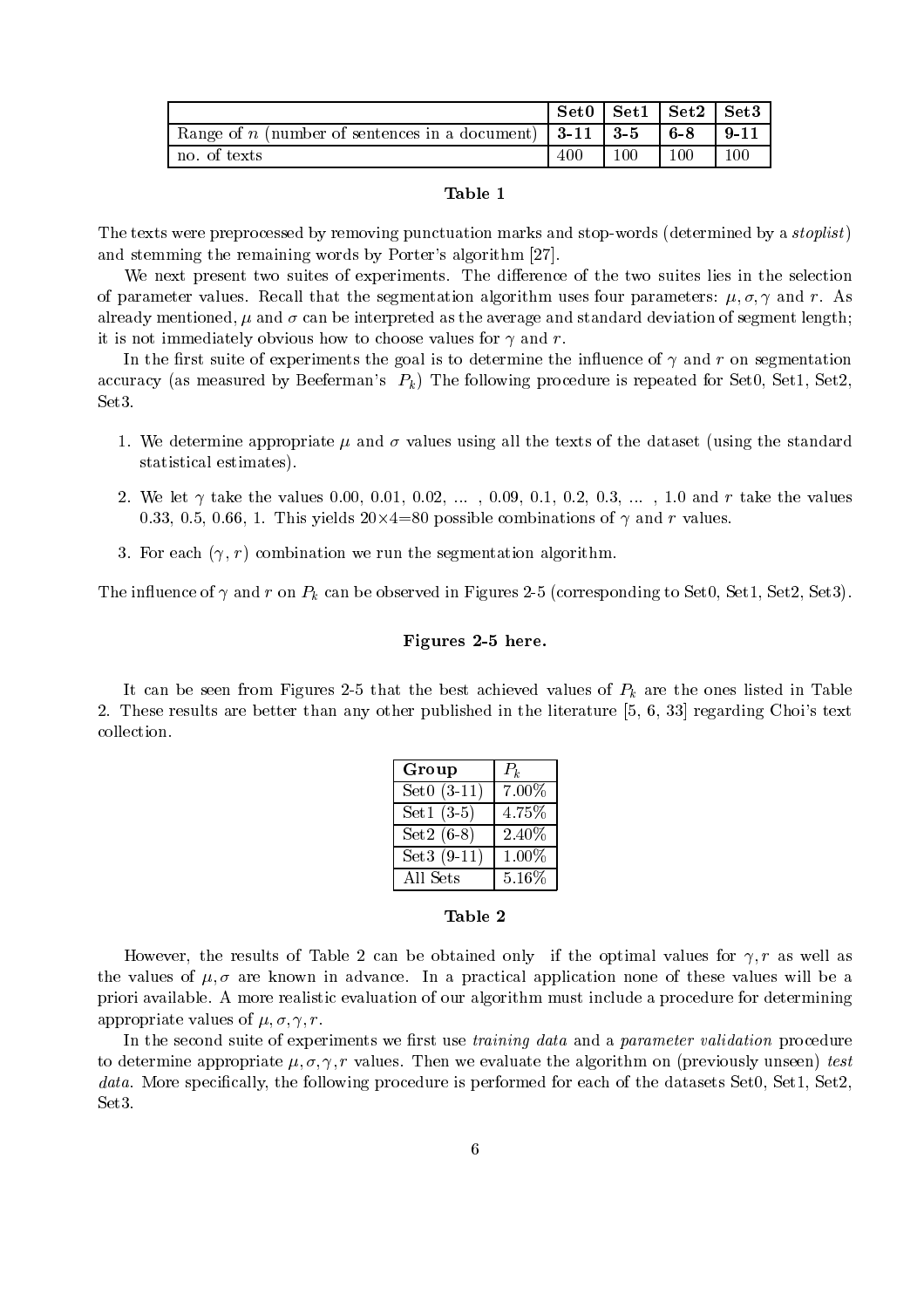- 1. We choose randomly half of the texts in the dataset to be used as training texts; the rest of the samples are set aside to be used as test texts.
- 2. We determine appopriate  $\mu$  and  $\sigma$  values using all the training texts and the standard statistical estimators.
- 3. We determine appropriate  $\gamma$  and r values by running the segmentation algorithm on all the training texts with the 80 possible combinations of  $\gamma$  and r values; the optimal  $(\gamma, r)$  combination is the one which yields the minimum  $P_k$  value.
- 4. We apply the algorithm to the test texts using previously estimated  $\gamma$ , r,  $\mu$  and  $\sigma$  values.

The above procedure is repeated five times for each of the four datasets and the resulting values of precision, recall and  $P_k$  are averaged. The average values are listed in Table 3.

| Group        | Precision | Recall     | $P_k$    |
|--------------|-----------|------------|----------|
| $Set0(3-11)$ | $82.66\%$ | 82.78%     | 7.00%    |
| $Set1(3-5)$  | 88.17%    | $187.70\%$ | 5.45%    |
| $Set2(6-8)$  | 88.68%    | 88.71\%    | 3.00%    |
| $Set3(9-11)$ | 92.37%    | 92.44%     | $1.33\%$ |
| All Sets     | 85.70%    | 85.73%     | 5.39%    |

# Table 3

While the  $P_k$  values of Table 3 are slightly worse than the ones of Table 2, they still are better than any previously reported on Choi's dataset. In Table 4 we list the  $P_k$  values achieved by our algorithm to the ones obtained by various other segmentation algorithms operating on Choi's dataset [5, 6, 33]. The first row lists the algorithm used, the second row lists the publication in which the result appears; the next four rows list  $P_k$  for Set0, Set1, Set2, Set3; the final row lists the  $P_k$  value averaged over all samples5 . The results of our segmentation algorithm appear in the last row. It can be seen that our algorithm performs considerably better than all the remaining ones. Let us note that the best performance has been achieved for  $\gamma$  in the range [0.08, 0.4] and for r equal to either 0.5 or 0.66.

| Method           | CWM1              | CWM2              | CWM3              | C99b            | C99       | $C99b-r$            | U00 <sub>b</sub>             | $_{\rm U00}$                 | Ours     |
|------------------|-------------------|-------------------|-------------------|-----------------|-----------|---------------------|------------------------------|------------------------------|----------|
| Publication      | $\lceil 6 \rceil$ | $\lceil 6 \rceil$ | $\lceil 6 \rceil$ | $\vert 5 \vert$ |           | $\lfloor 5 \rfloor$ | $\left\lceil 33\right\rceil$ | $\left\lceil 33\right\rceil$ |          |
| Set <sub>0</sub> | $9.00\%$          | 14.00%            | 12.00%            | 12.00%          | 13.00%    | 23.00%              | $10.00\%$                    | 11.00%                       | $7.00\%$ |
| Set1             | $10.00\%$         | $10.00\%$         | $10.00\%$         | $11.00\%$       | 18.00%    | 19.00%              | $9.00\%$                     | 13.00%                       | $5.45\%$ |
| Set2             | $2.00\%$          | 11.00%            | 9.00%             | 10.00%          | $10.00\%$ | 21.00%              | $7.00\%$                     | $6.00\%$                     | $3.00\%$ |
| Set <sub>3</sub> | 5.00%             | 12.00%            | $8.00\%$          | $9.00\%$        | $10.00\%$ | $20.00\%$           | 5.00%                        | $6.00\%$                     | $1.33\%$ |
| All Sets         | 8.00%             | 13.00%            | 11.00%            | 11.00%          | 13.00%    | $22.00\%$           | 9.00%                        | $10.00\%$                    | $5.39\%$ |

### Table 4

# 3.3 Experiment Group no.2

In the second group of experiments, we use a text collection compiled from the "Press: Reporting" group of Brown Corpus documents. Our collection consists of ten datasets: Set0, Set1, Set2, ... , Set9. Each dataset contains ten texts and each text is generated according to the following procedure (which guarantees that each text contains ten segments).

 $5$ Only  $P_k$  results are listed, since precision and recall results are not given in [5, 6, 33].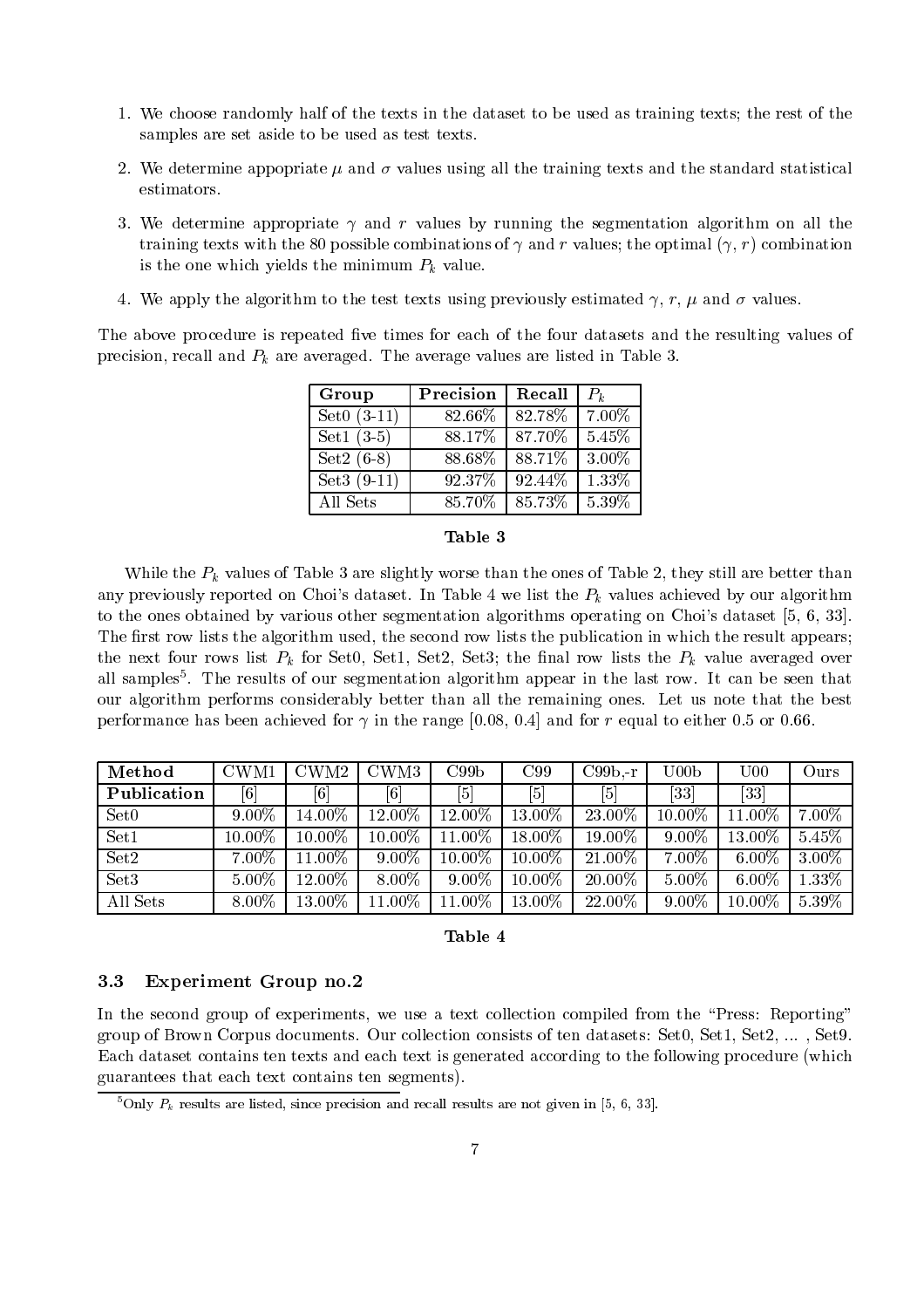- 1. Integers  $L_{\text{min}}$ ,  $L_{\text{max}}$  are chosen; as will be seen in the next step,  $L_{\text{min}}$  is the minimum and  $L_{\text{max}}$ is the maximum number of lines in the segment.
- 2. For  $i = 1, 2, ..., 10$  a random integer  $L_i$  is generated under a uniform distribution in the set  $\{L_{\min},$  $L_{\min +1},..., L_{\max}$ .
- 3. The *i*-th segment is formed by extracting  $L_i$  consecutive lines from a randomly selected Brown Corpus document (starting at the first line of the document).
- 4. The ten segments are concatenated to form the text.

Each of the ten datasets uses different  $L_{\text{min}}$  and  $L_{\text{max}}$  values; the 10 different  $(L_{\text{min}}, L_{\text{max}})$  pairs are listed in Table 5.

|                           | <b>Set0</b> | $S0$ t1 | $\mathbf{Set2}$ | Set <sub>3</sub> | Set4 | Set 5 | Set <sub>6</sub>      | Set7 | $\mathbf{Set8}$ | Set9 |
|---------------------------|-------------|---------|-----------------|------------------|------|-------|-----------------------|------|-----------------|------|
| $L_{\rm min}$             | . .<br>15   | <br>ŦΩ  | - -<br>19       | - -<br>Τŋ        | 20   | 20    | 20                    | 25   | 25              | 30   |
| $\mathbf{u}_{\text{max}}$ | $\rm 20$    | 25      | 30              | 35               | 25   | 30    | $\Omega$ $\sim$<br>υ∪ | 30   | 35              | 35   |

# Table 5

Similarly to Experiment Group no.1, we conduct two suites of experiments. In the first suite our aim is to find the best possible segmentation performance (i.e. using the optimal values of  $\gamma$  and r). In Figures 6-9 we plot  $P_k$  as a function of  $\gamma$  and r (for datasets Set4, Set7, Set8 and Set9).

# Figures 6-9 here.

In the second suite of experiments we compute  $\mu$ ,  $\sigma$  and optimal  $\gamma$  and r values by the previously described validation procedure. In Table 6 we list the segmentation accuracy indices for each of the ten datasets (as obtained by the validated parameter values).

| Group            | Precision | Recall | Beeferman |
|------------------|-----------|--------|-----------|
| Set <sub>0</sub> | 67.22%    | 68.89% | 9.92%     |
| Set1             | 59.47%    | 60.00% | 8.93%     |
| Set2             | 66.64%    | 67.78% | 13.59%    |
| Set <sub>3</sub> | 63.63%    | 68.89% | 11.50%    |
| Set4             | 79.72%    | 78.89% | 5.13%     |
| Set <sub>5</sub> | 71.84%    | 75.56% | 7.56%     |
| Set <sub>6</sub> | 68.06%    | 70.00% | $8.63\%$  |
| Set 7            | 72.33%    | 75.56% | $6.84\%$  |
| Set8             | 63.13%    | 70.00% | 8.62%     |
| Set9             | 70.89%    | 74.45% | 5.87%     |
| All Sets         | 68.30%    | 71.00% | 8.60%     |

# Table 6

Since the above collection has not been previously used in the literature, we cannot provide a comparative assesment. However, let us note that this collection furnishes a harder problem than the one used in Experiment Group no.1, because both the vocabulary and the number of lines / sentences contained in each segment are larger.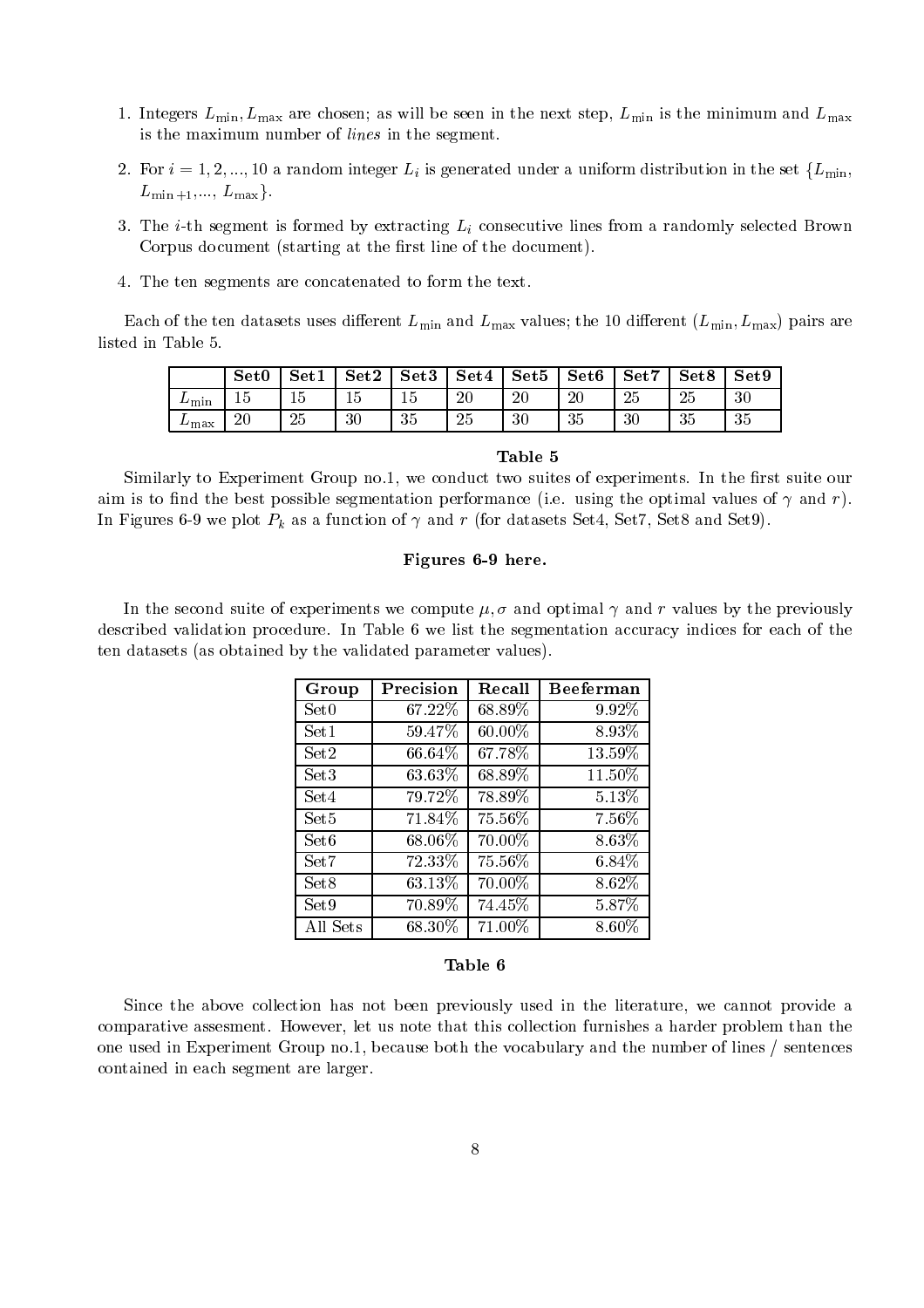#### **Discussion**  $3.4$

The application of our segmentation algorithm on Choi's text collection yields signicantly better results than the ones previously reported [5, 6, 33]. Our algorithm also performs quite well on the previously untested text collection of Experiment Group no.2. The computational complexity of our algorithm is comparable to that of the other methods (namely  $O(1^\circ)$  ) where  $T$  is the number of sentences). In Table 7 we give execution times (for segmenting a single text) of our algorithm and some of the algorithms of [5, 6, 33]. Note that our algorithm was executed on a Pentium III 600Mhz computer with 256Mbyte

RAM; it is possible that the remaining algorithms of Table 7 were executed on slower machines.

| Algorithm                                                |  |  | $U00b$   $U00$   $C99b$   $C99$   Our Algo |
|----------------------------------------------------------|--|--|--------------------------------------------|
| Avg Exec. Time in sec   1.37   1.36   1.45   1.49   0.91 |  |  |                                            |

# Table 7

Finally, an additional attractive feature of our algorithm is the automatic determination of optimal number of segments.

Let us now point out what we consider to be the reasons for the good performance of our algorithm.

- 1. The use of a segment length term in the cost function improves segmentation accuracy significantly. This can be seen in Figures 2-9. In these figures the  $P_k$  value computed for  $\gamma = 0$ corresponds to segmentation without any length information. It can be seen that in this case the  $P_k$  values are significantly worse than the optimal ones. We also stress that measuring segment length in sentences rather than words signicantly improves segmentation accuracy.
- 2. In addition, the use of "generalized density"  $(r \neq 2)$  significantly improves performance. While the use of "true density"  $(r = 2)$  appears more natural, it can be seen in Figures 2-9 that the best segmentation performance (minimum value of  $P_k$ ) is achieved for significantly smaller values of  $r$ . The use of "generalized density" allows us to better control the influence of segment area in proportion to the "information contained in the segment".
- 3. However, segment length information and "generalized density" will only yield improved segmentation if used with appropriate values of  $\mu$ ,  $\sigma$ ,  $\gamma$  and r. This becomes possible by the use of training data and parameter validation.
- 4. Finally, let us note that our approach is "global" in two respects. First, sentence similarity is computed globally through the use of the  $D$  matrix and dotplot. Second, this global similarity information is also optimized globally by the use of the dynamic programming algorithm. Compare this to the local optimization of global information (for instance Choi uses divisive clustering, which performs local optimization, to segment a global similarity matrix) as well as to the global optimization of local information (for instance Heinonen uses dynamic programming to globally optimize local, adjacent sentences similarity).

# 4 CONCLUSION

We have presented a dynamic programming algorithm which performs text segmentation by global minimization of a segmentation cost consisting of two terms: within-segment word similarity and prior information about segment length. The performance of our algorithm is quite satisfactory; in particular it yields the best results reported so far on the segmentation of Choi's text collection. In the future we plan to apply our algorithm to a wide spectrum of text segmentation tasks. We are interested in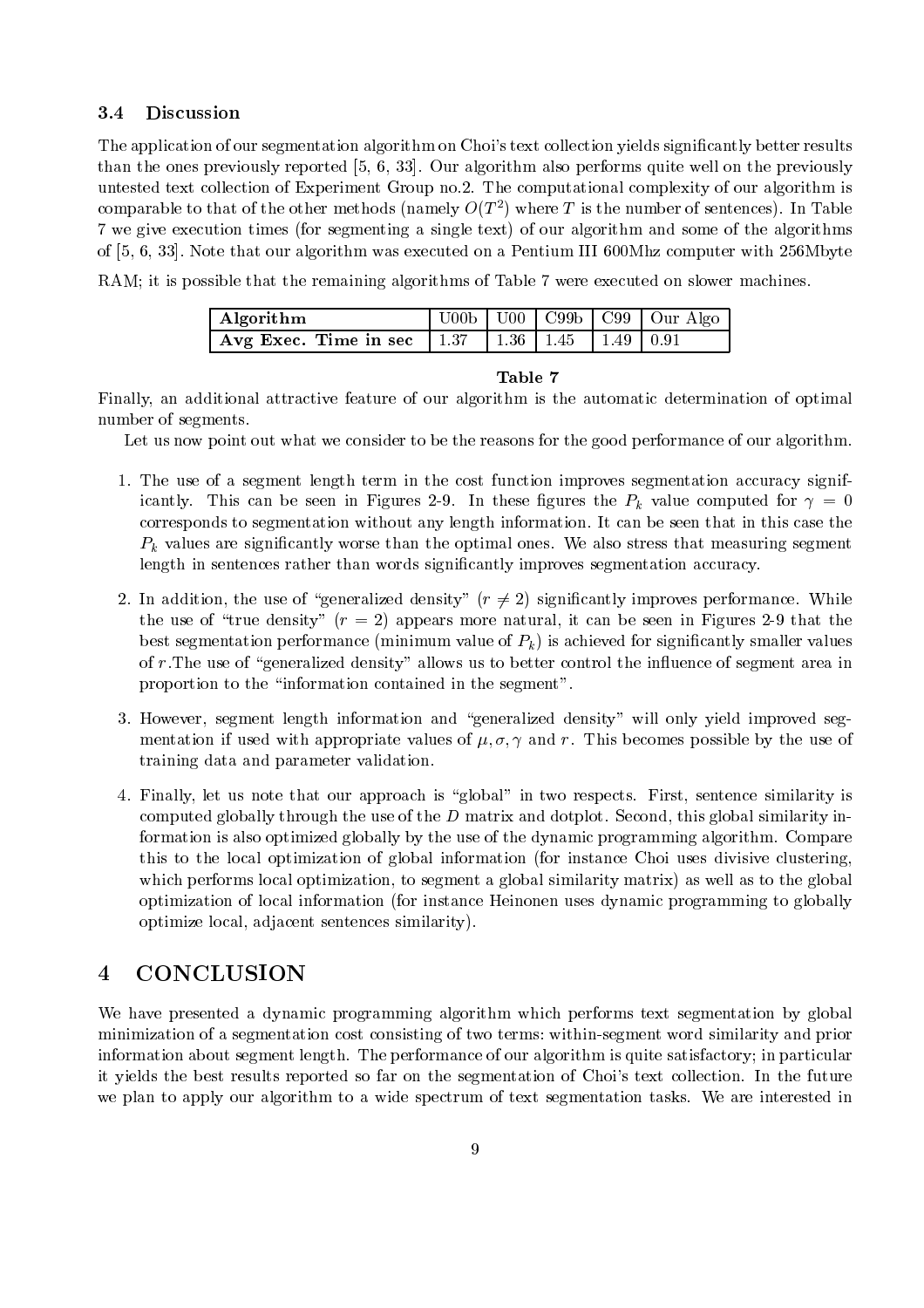segmentation of long texts, change-of-topic detection in newsfeeds and segmentation of non-English (particularly Greek) texts". Also, we want to examine the interplay between the length and similarity terms from a theoretical point of view (for instance by introducing appropriate probabilistic models which allow for a Maximum Likelihood interpretation of the cost function).

# References

- [1] Beeferman, D., Berger, A., and Lafferty, J. (1997). "A model of lexical attraction and repulsion". In Proceedings of the 35th Annual Meeting of the Association of Computational Linguistics, pp. 373-380.
- [2] Beeferman, D., Berger, A., and Lafferty, J. (1997). "Text segmentation using exponential models". In Proceedings of the 2nd Conference on Empirical Methods in Natural Language Processing, pp. 35-46.
- [3] Beeferman, D., Berger, A. and Lafferty, J.(1999). "Statistical models for text segmentation".  $Ma$ chine Learning, vol. 34, pp.177-210.
- [4] Blei, D.M. and Moreno, P.J. (2001). Topic segmentation with an aspect hidden Markov model, Tech. Rep. CRL 2001-07, COMPAQ Cambridge Research Lab.
- [5] Choi, F.Y.Y. (2000). "Advances in domain independent linear text segmentation". In Proceedings of the 1st Meeting of the North American Chapter of the Association for Computational Linguistics, pp. 26-33.
- [6] Choi, F.Y.Y., Wiemer-Hastings, P. & Moore, J.  $(2001)$ . "Latent semantic analysis for text segmentation". In Proceedings of the 6th Conference on Empirical Methods in Natural Language Processing, pp.109-117.
- [7] Francis, W.N. and Kucera, H. (1982). Frequency Analysis of English Usage: Lexicon and Grammar. Houghton Mifflin.
- [8] Halliday, M. and Hasan, R.(1976). Cohesion in English. Longman.
- [9] Hearst, M. A. (1993). "TextTiling: A quantitative approach to discourse segmentation". Tech. Rep. 93/24, Dept. of Computer Science, University of California, Berkeley.
- [10] Hearst, M. A. (1994). Context and Structure in Automated Full-Text Information Access. Ph.D. Thesis, Report No. UCB/CSD-94/836, Dept. of Computer Science, University of California, Berkeley.
- [11] Hearst, M. A. (1994). "Multi-paragraph segmentation of expository texts". In Proceedings of the 32nd Annual Meeting of the Association for Computational Linguistic, pp. 9-16.
- [12] Hearst, M. A. and Plaunt, C. (1993). "Subtopic structuring for full-length document access". In Proceedings of the 16th Annual International Conference on Research and Development in Information Retrieval of the Association of Computer Machinery - Special Interest Group on Information Retrieval (ACM-SIGIR), pp. 59-68.

 $6$ Compare the following remarks in [33]: "it is important to assess the performance of systems by using real texts. These texts should also be domain independent. They should also be multi-lingual if we want to test the multilinguality of systems".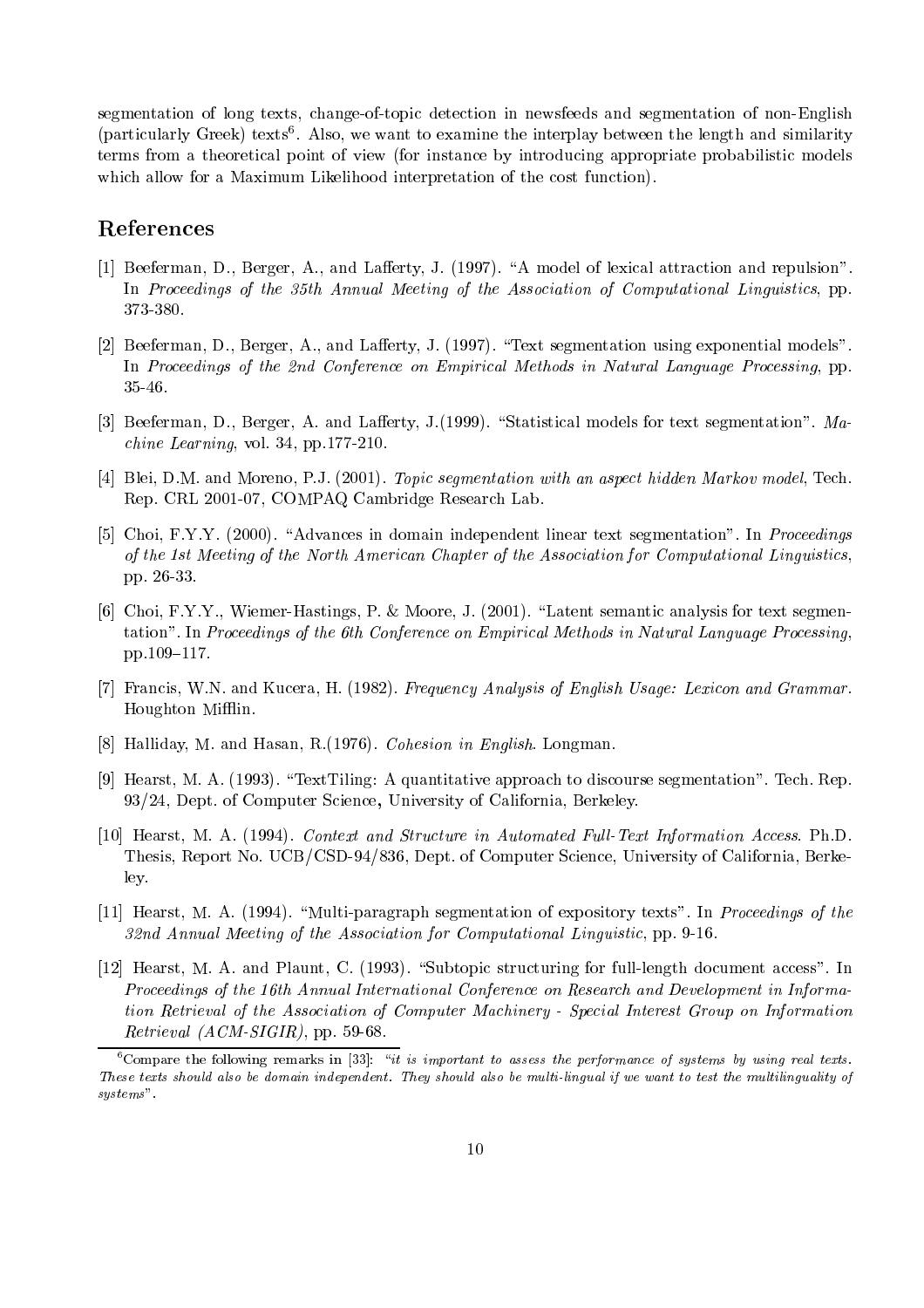- [13] Hearst, M. A. (1992). "Automatic acquisition of hyponyms from large text corpora". In Proceedings of the 14th International Conference on Computational Linguistics, pp.539-545.
- [14] Heinonen, O. (1998). "Optimal Multi-Paragraph Text Segmentation by Dynamic Programming". In Proceedings of 17th International Conference on Computational Linguistics (COLING-ACL'98), pp.1484-1486.
- [15] Hirschberg, J., and Litman, D., (1993). "Empirical studies on the disambiguation and cue phrases". Computational Linguistics, vol.19, pp.501-530.
- [16] Kan, M., Klavans, J.L. and McKeown, K. R. (1998). "Linear segmentation and segment significance". In Proceedings of the 6th International Workshop of Very Large Corpora, pp. 197-205.
- [17] Kan, Min-Yen.(2000). Combining visual layout and lexical cohesion features for text segmentation. Tech. Rep. CUCS-002-01, Dept. of Computer Science , Columbia University.
- [18] Kozima, H. (1993). "Text Segmentation based on similarity between words". In Proceedings of the 31st Annual Meeting of the Association for Computational Linguistics, pp. 286-288.
- $[19]$  Kozima, H and Furugori, T.  $(1993)$ . "Similarity between words computed by spreading activation on an English dictionary". In Proceedings of 6th Conference of the European Chapter of the Association for Computational Linguistics, pp. 232-239.
- [20] Kozima, H and Furugori, T. (1994). "Segmenting narrative text into coherent scenes". Literary and Linguistic Computing, vol.9, pp. 13-19.
- [21] Mittendorf, E. and Schuble, P. (1996). "Document and passage retrieval based on hidden Markov models". In Proceedings of the 19th Annual International of Association of Computer Machinery - Special Interest Group on Information Retrieval (ACM / SIGIR) Conference on Research and Development in Information Retrieval, pp. 318-327.
- [22] Morris, J.(1988). Lexical cohesion, the thesaurus and the structure of the text. Tech. Rep. CSRI-219, Computer Systems Research Institute, Univerity of Toronto.
- $[23]$  Morris, J. and Hirst, G.  $(1991)$ . "Lexical cohesion computed by thesaural relations as an indicator of the structure of text". Computational Linguistics, vol.17, pp.21-42.
- [24] Passoneau, R. and Litman, D.J. (1993). \Intention based segmentation: Human reliability and correlation with linguistic cues". In Proceedings of the 31st Meeting of the Association for Computational Liguistics, pp. 148-155.
- [25] Passoneau, R. and Litman, D.J. (1996). "Empirical analysis of three dimensions of spoken discourse: Segmentation, coherence and linguistic devices". In Computational and Conversational Discourse: Burning Issues- An Interdisciplinary Account, Hovy, E.H. and Scott, D., R., editors, pp. 161-194, Springer.
- [26] Ponte, J. M. and Croft, W. B. (1997). "Text segmentation by topic".In Proceedings of the 1st European Conference on Research and Advanced Technology for Digital Libraries, pp.120-129.
- [27] Porter, M., F.(1980). "An algorithm for suffix stripping". *Program*, vol.14, pp.130-137.
- [28] Reynar, J.C. (1998). Topic Segmentation: Algorithms and Applications. Ph.D. Thesis, Dept. of Computer Science, Univ. of Pennsylvania.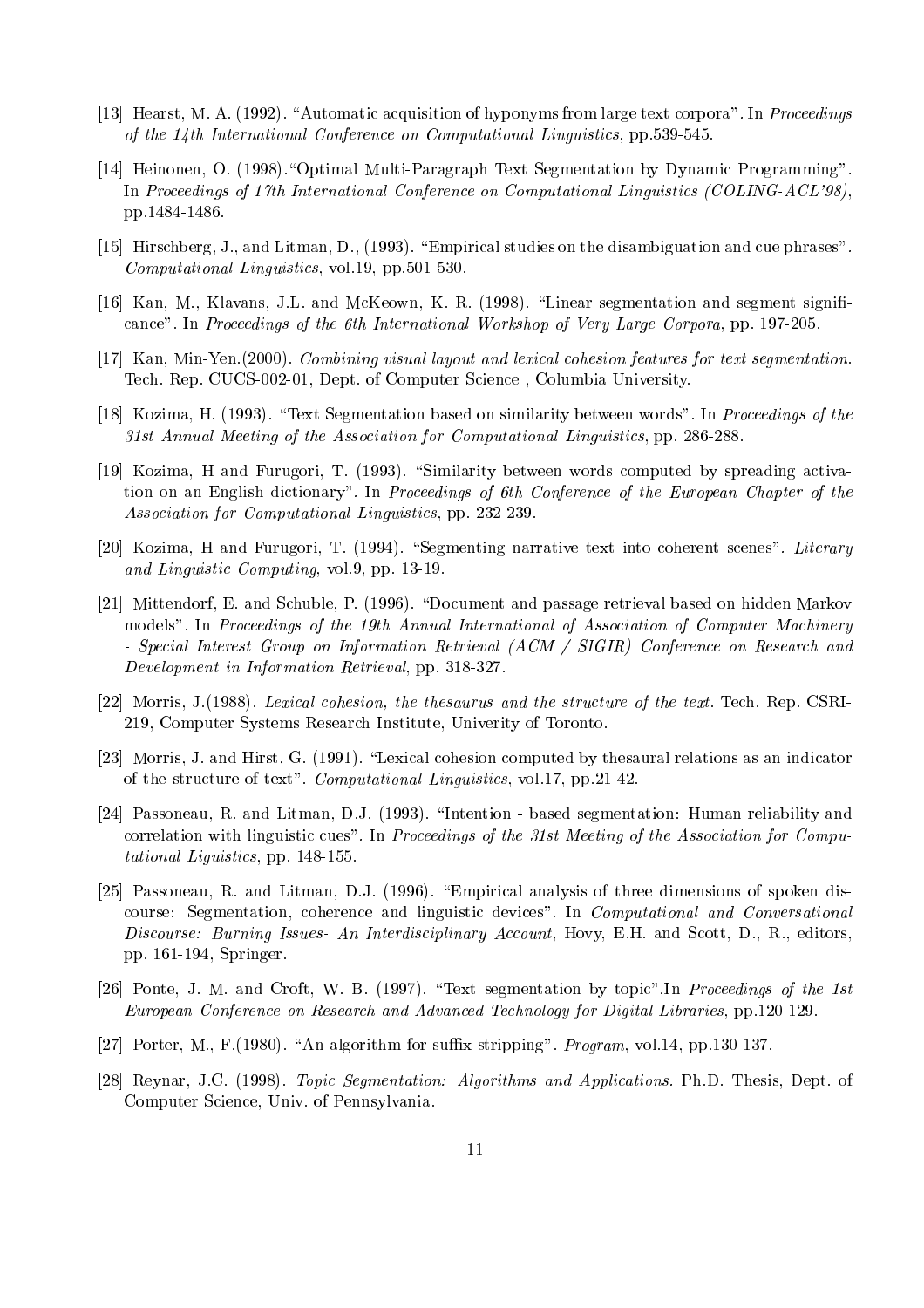- [29] Reynar, J.C. (1994). "An automatic method of finding topic boundaries". In Proceedings of the 32nd Annual Meeting of the Association for Computational Linguistics, pp. 331-333.
- [30] Reynar, J.C. and Ratnaparkhi, A. (1997). "A maximum entropy approach to identifying sentence boundaries". In Proceedings of the 5th Conference on Applied Natural Language Processing, pp. 16-19.
- [31] Roget, P.M. (1911). Roget's International Thesaurus. Cromwell, 1st edition.
- [32] Roget, P.M. (1977). Roget's International Thesaurus. Harper and Row, 4th edition.
- [33] Utiyama, M., and Isahara, H. (2001). "A statistical model for domain independent text segmentation". In Proceedings of the 9th Conference of the European Chapter of the Association for Computational Linguistics, pp.491-498.
- [34] Xu, J. and Croft, W.B.(1996). "Query expansion using local and global document analysis". In Proceedings of the 19th Annual International of Association of Computer Machinery - Special Interest Group on Information Retrieval (ACM / SIGIR) Conference on Research and Development in Information Retrieval, pp. 4-11.
- [35] Yaari, Y. (1997). "Segmentation of expository texts by hierarchical agglomerative clustering". In Proceedings of the Conference on Recent Advances in Natural Language Processing, pp.59-65.
- [36] Yaari, Y. (1999). *Intelligent exploration of expository texts.* Ph.D. thesis. Dept. of Computer Science, Bar-Ilan University.
- [37] J. Yamron, I. Carp, L. Gillick, S.Lowe, and P. van Mulbregt. (1999). \Topic tracking in a news stream". In Proceedings of DARPA Broadcast News Workshop, pp. 133-136.
- [38] Youmans, G. (1990). "Measuring lexical style and competence: The type-token vocabulary curve". Style, vol.24, pp.584-599.
- [39] Youmans, G. (1991). "A new tool for discourse analysis: The vocabulary management profile". Language, vol. 67, pp.763-789.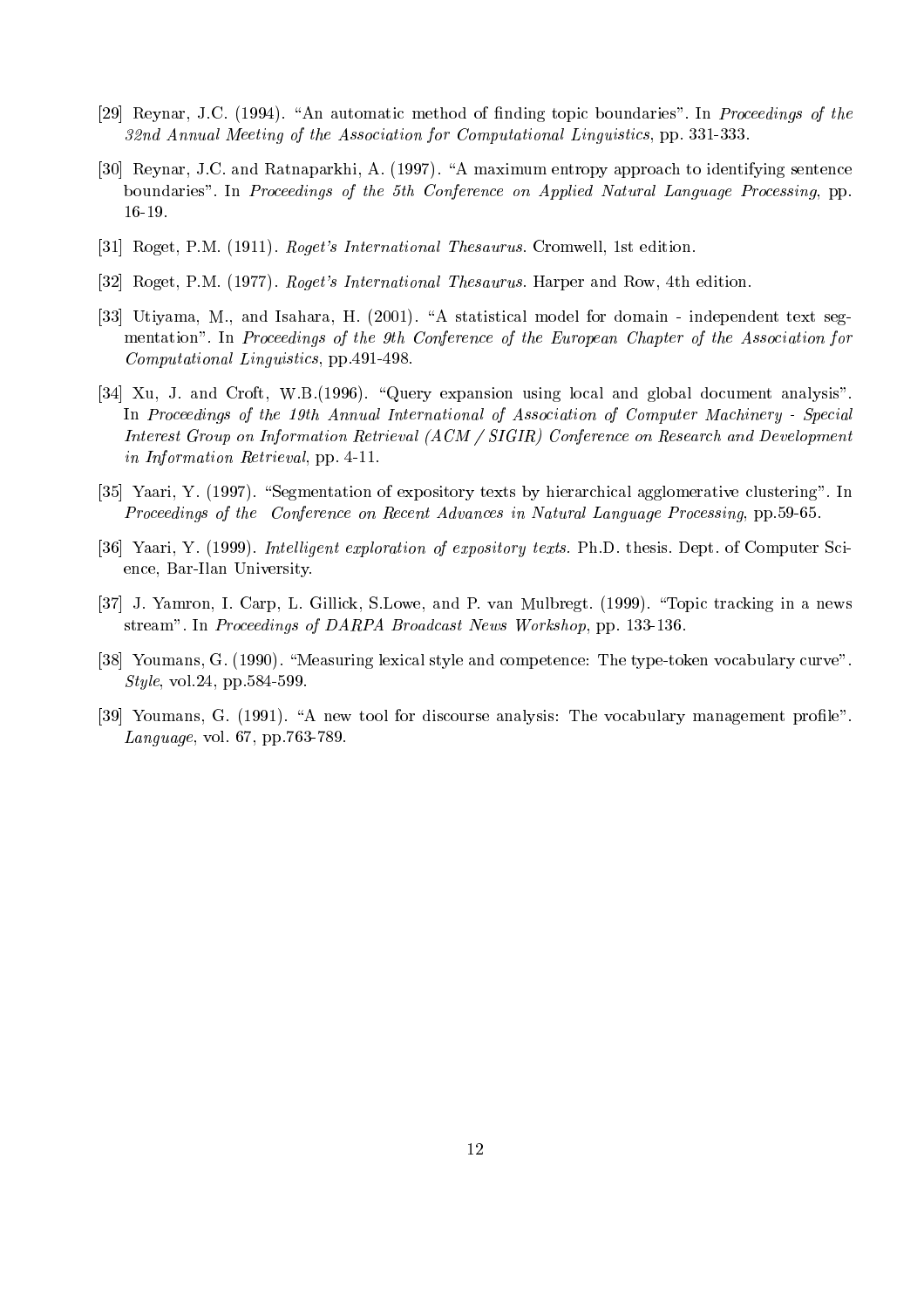# Table Captions

- Table 1: Range of n (number of sentences) and number of documents for the datasets Set0, Set1, Set2, Set3 (Choi's text collection).
- **Table 2:** The best  $P_k$  values for the datasets Set0, Set1, Set2, Set3 and the entire dataset (Choi's text collection) obtained with optimal  $\gamma$ , r values.
- **Table 3:** The precision, recall and  $P_k$  values for the datasets Set0, Set1, Set2, Set3 and the entire dataset (Choi's text collection) obtained with validated  $\gamma$ , r values.
- **Table 4:** Comparison of several algorithms with respect to the  $P_k$  values obtained for the datasets Set0, Set1, Set2, Set3 and the entire dataset (Choi's text collection).
- **Table 5:**  $L_{\text{min}}$  and  $L_{\text{max}}$  (minimum and maximum number of lines) for datasets Set0, Set1, ..., Set9 (our new text collection).
- **Table 6:** Precision, recall and  $P_k$  for datasets Set0, Set1, ..., Set9 (our new text collection) using validated parameter values.
- Table 7: Comparison of our algorithm and the algorithms of [5, 6, 33] with respect to average execution times for segmenting a single text.

# Figure Captions

- **Figure 1:** Plot of the sentence similarity matrix D for a text with 91 sentences. 1's are plotted as black squares and 0's are plotted as white squares.
- **Figure 2:**  $P_k$  plotted as a function of  $\gamma$  and r for the texts of Set0 (Choi's text collection).
- **Figure 3:**  $P_k$  plotted as a function of  $\gamma$  and r for the texts of Set1 (Choi's text collection).

**Figure 4:**  $P_k$  plotted as a function of  $\gamma$  and r for the texts of Set2 (Choi's text collection).

Figure 5:  $P_k$  plotted as a function of  $\gamma$  and r for the texts of Set3 (Choi's text collection).

Figure 6:  $P_k$  plotted as a function of  $\gamma$  and r for the texts of Set4 (our new text collection).

**Figure 7:**  $P_k$  plotted as a function of  $\gamma$  and r for the texts of Set7 (our new text collection).

**Figure 8:**  $P_k$  plotted as a function of  $\gamma$  and r for the texts of Set8 (our new text collection).

Figure 9:  $P_k$  plotted as a function of  $\gamma$  and r for the texts of Set9 (our new text collection).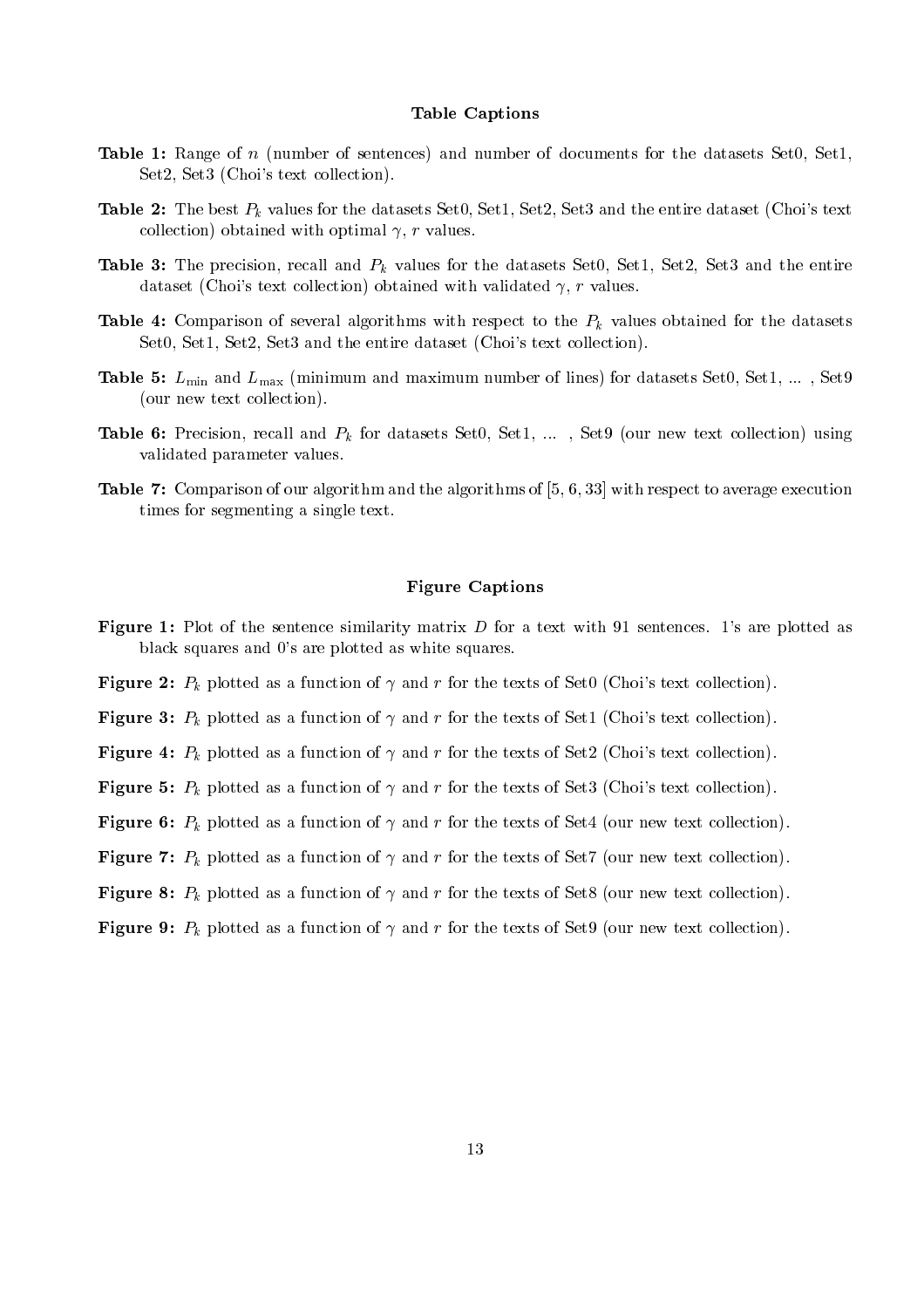# Footnotes

<sup>1</sup>As opposed to *hierarchical* segmentation [35].

 $2$ Experiments not reported in this paper indicate that segmentation is more accurate when segment length is measured in terms of sentences than in terms of words. The reason for this is probably that the number of words appearing in a segment has larger variation than the number of sentences.

<sup>3</sup>Small in the *algebraic* sense; note that  $J(t; \mu, \sigma, r, \gamma)$  can take both positive and negative values.

<sup>4</sup> It follows that segment boundaries will always appear at the end of sentences.

 $5$ Only  $P_k$  results are listed, since precision and recall results are not given in [5, 6, 33].

 $6$ Compare the following remarks in [33]: "it is important to assess the performance of systems by using real texts. These texts should also be domain independent. They should also be multi-lingual if we want to test the multilinguality of systems".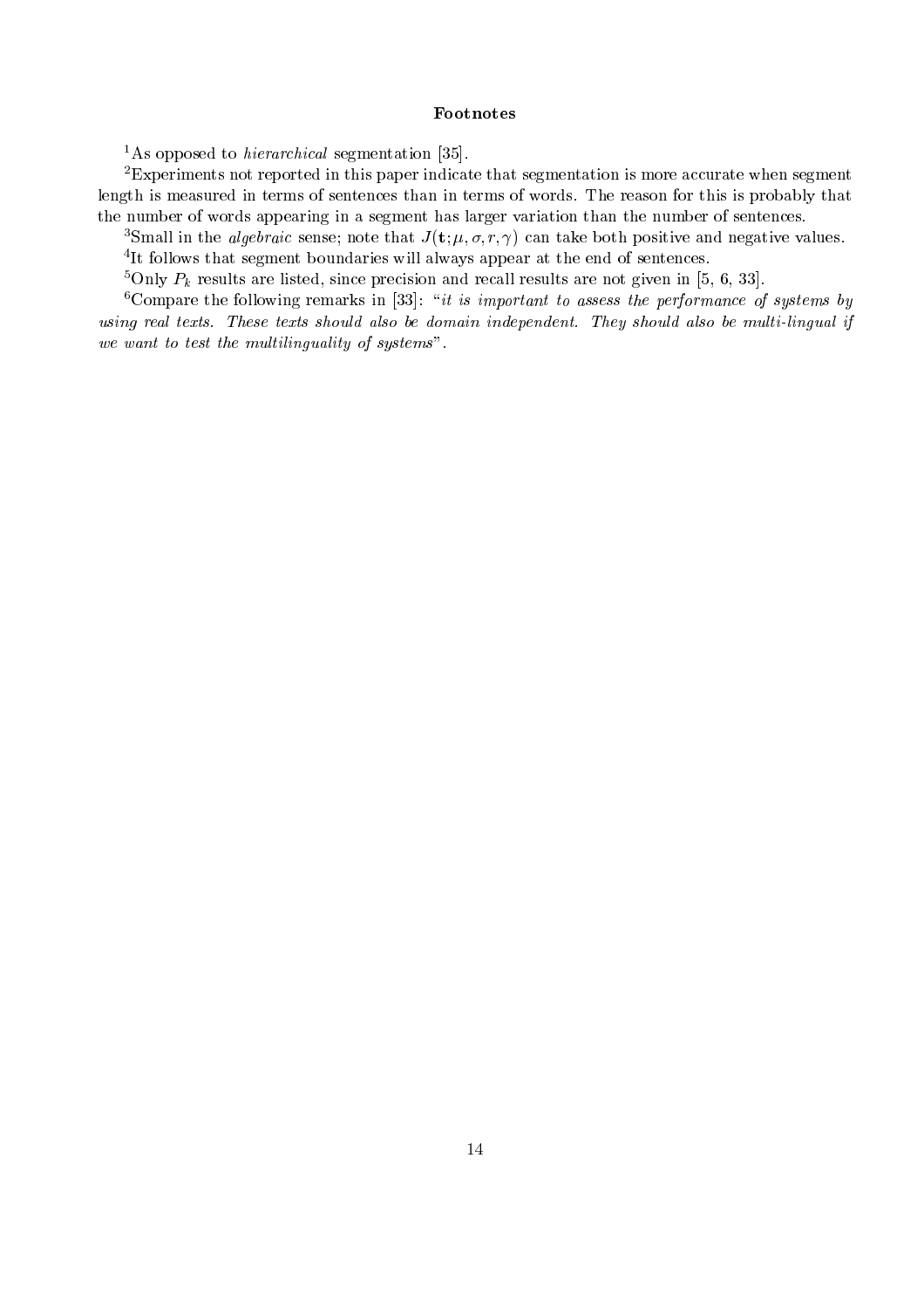





**Figure 2:**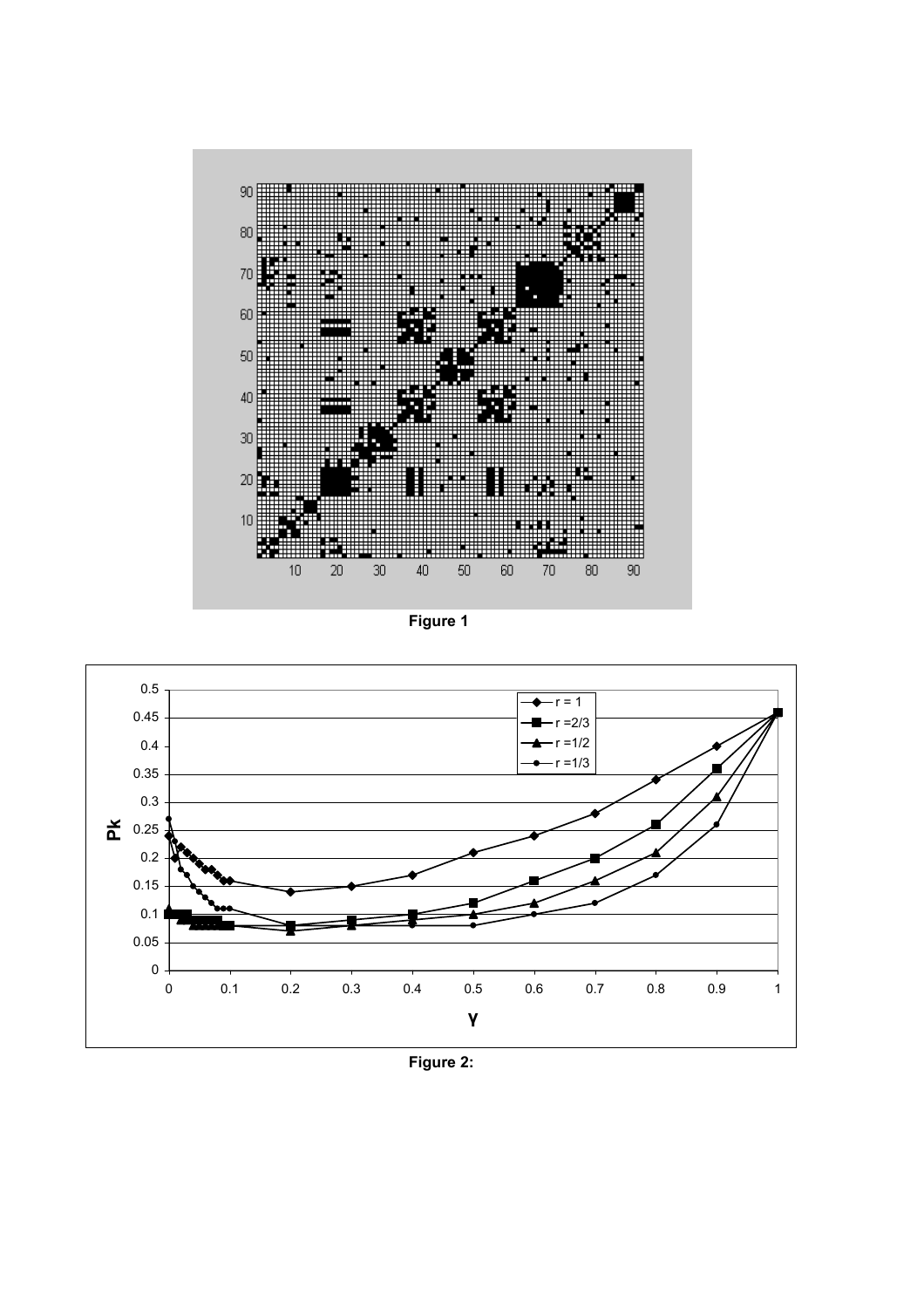





**Figure 4**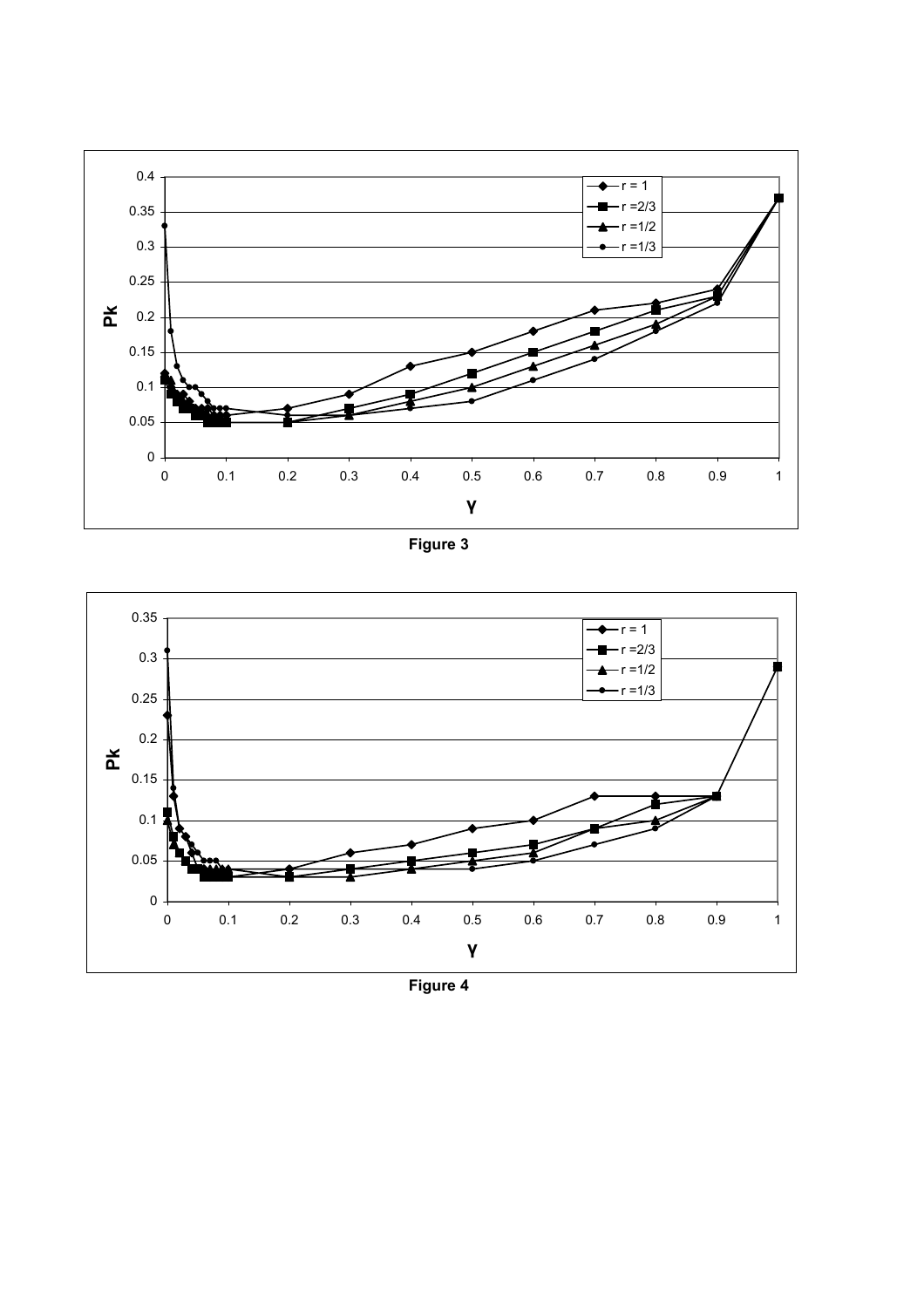





**Figure 6**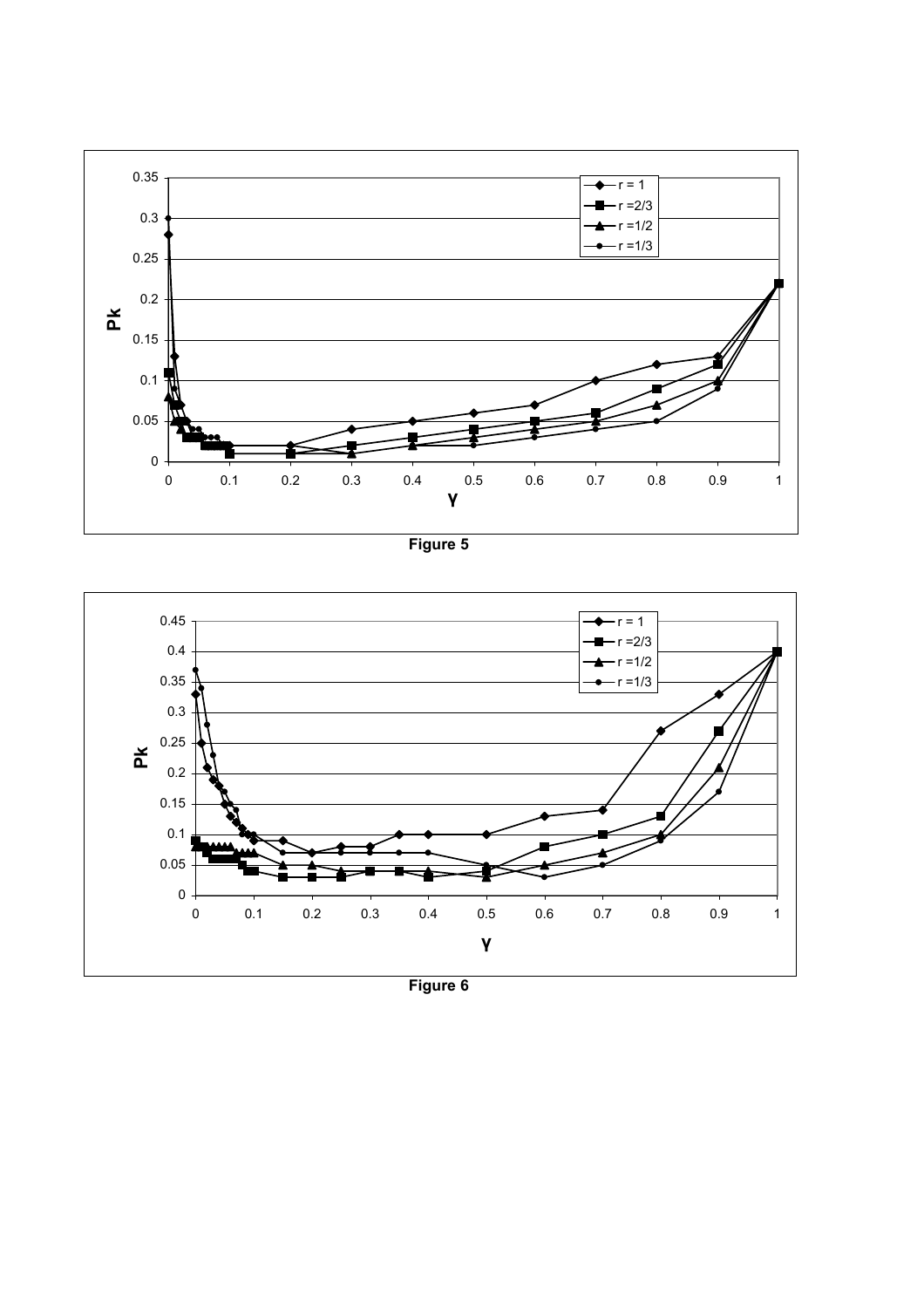

**Figure 7**



**Figure 8**